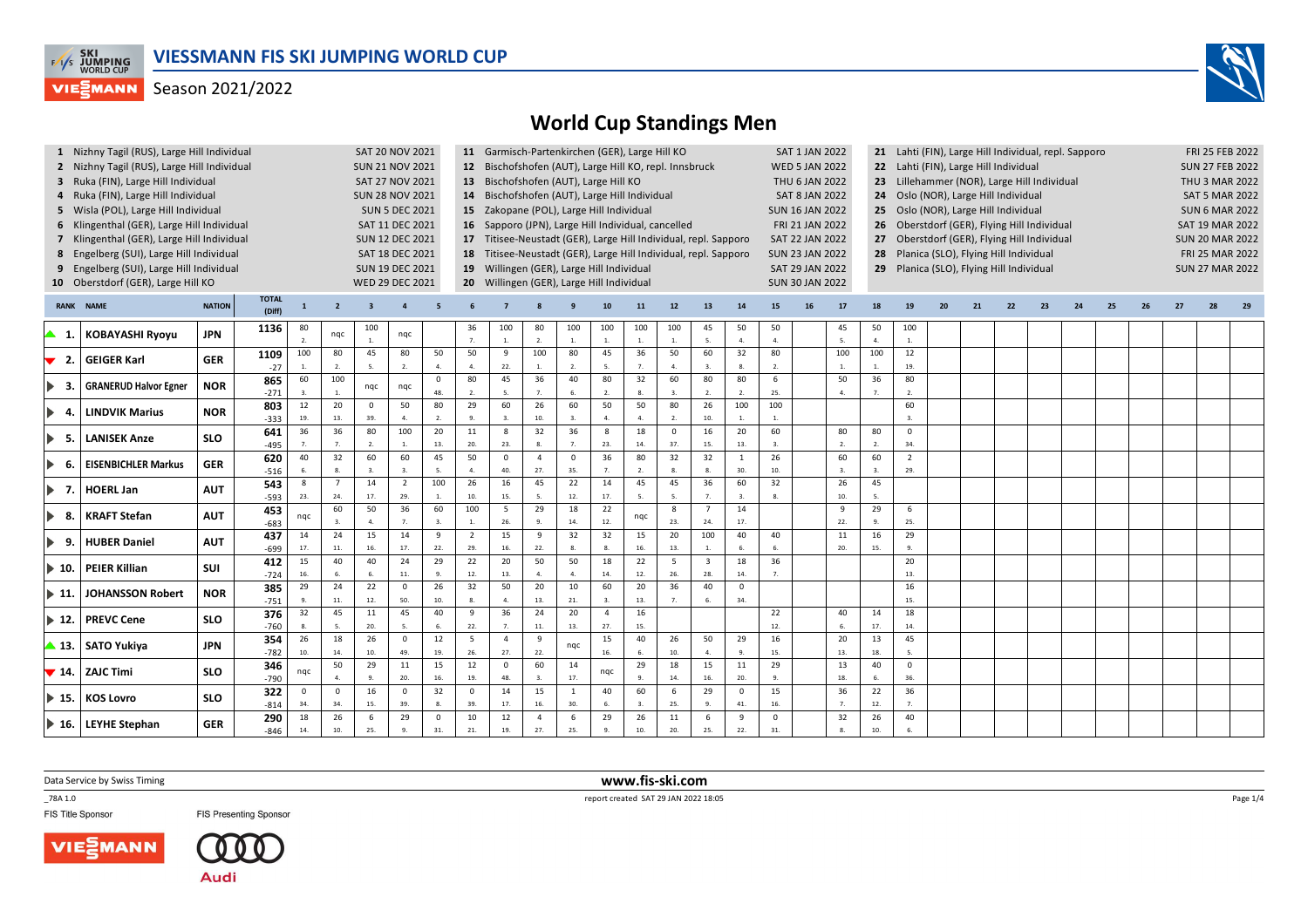

# **World Cup Standings Men**

|                           | <b>RANK NAME</b>            | <b>NATION</b> | <b>TOTAL</b><br>(Diff) | $\mathbf{1}$            | $\overline{2}$          | $\overline{\mathbf{3}}$ | $\overline{4}$                | - 5                            | 6                      | $\overline{7}$          | 8                     | 9                              | 10                             | 11                      | 12                      | 13                    | 14                             | 15                      | 16 | 17                    | 18                    | 19                    | 20 | 21 | 22 | 23 | 24 | 25 | 26 | 27 | 28 | 29 |
|---------------------------|-----------------------------|---------------|------------------------|-------------------------|-------------------------|-------------------------|-------------------------------|--------------------------------|------------------------|-------------------------|-----------------------|--------------------------------|--------------------------------|-------------------------|-------------------------|-----------------------|--------------------------------|-------------------------|----|-----------------------|-----------------------|-----------------------|----|----|----|----|----|----|----|----|----|----|
| ▲ 17.                     | <b>SCHMID Constantin</b>    | <b>GER</b>    | 255<br>$-881$          | 9<br>22.                | $\overline{2}$<br>29.   | 20<br>13.               | $\overline{7}$<br>24.         | 18<br>14.                      | 20<br>13.              | 32<br>8.                | 22<br>12.             | 24<br>11.                      | 0<br>31.                       | 11<br>20.               | $^{\circ}$<br>32.       | 14<br>17.             | 8<br>23.                       | 0<br>37.                |    | 29<br>-9.             | 15<br>16.             | 24<br>11.             |    |    |    |    |    |    |    |    |    |    |
| $\blacktriangledown$ 18.  | <b>FETTNER Manuel</b>       | <b>AUT</b>    | 250                    | 22                      | $\overline{\mathbf{3}}$ | 9                       | 32                            | 15                             | 15                     | 24                      | 18                    | $\overline{4}$                 | $\mathbf{0}$                   | $^{\circ}$              | 45                      | 11                    | 24                             | $\overline{\mathbf{3}}$ |    | 18                    | $\overline{7}$        |                       |    |    |    |    |    |    |    |    |    |    |
|                           |                             |               | $-886$<br>226          | 12.<br>45               | 28.<br>$\mathbf 0$      | 22.<br>32               | 8.<br>$\mathbf{0}$            | 16.<br>24                      | 16.<br>60              | 11.                     | 14.<br>40             | 27.<br>15                      | 39.<br>$\overline{0}$          | 32.<br>$\mathbf 0$      |                         | 20.                   | 11.                            | 28.                     |    | 14.                   | 24.                   | 10                    |    |    |    |    |    |    |    |    |    |    |
| $\blacktriangleright$ 19. | <b>STOCH Kamil</b>          | <b>POL</b>    | $-910$                 | 5.                      | 33.                     | 8.                      | 41.                           | 11.                            | 3.                     | nqc                     | -6.                   | 16.                            | 41.                            | 47.                     |                         |                       |                                |                         |    |                       |                       | 21.                   |    |    |    |    |    |    |    |    |    |    |
| $\blacktriangleright$ 20. | <b>PREVC Peter</b>          | <b>SLO</b>    | 217                    |                         |                         | 24                      | 40                            | 10                             | 6                      | $\circ$                 | 6                     | $\overline{2}$                 | 12                             | $\circ$                 | $\overline{\mathbf{3}}$ | 10                    | 15                             | 20                      |    | 22                    | 32                    | 15                    |    |    |    |    |    |    |    |    |    |    |
|                           |                             |               | $-919$<br>195          | $\mathbf 0$             | 13                      | $11.$<br>$\mathbf 0$    | 6.<br>$\overline{\mathbf{3}}$ | 21.<br>13                      | 25.<br>$7\overline{ }$ | 41.<br>26               | 25.<br>13             | 29.<br>$\overline{\mathbf{0}}$ | 19.<br>9                       | 38.<br>$\overline{4}$   | 28.<br>14               | 21.<br>24             | 16.<br>45                      | 13.<br>$\overline{7}$   |    | 12.<br>6              | 8.<br>11              | 16.                   |    |    |    |    |    |    |    |    |    |    |
| $\triangleright$ 21.      | <b>ASCHENWALD Philipp</b>   | <b>AUT</b>    | $-941$                 | 39.                     | 18.                     | 32.                     | 28.                           | 18.                            | 24.                    | 10.                     | 18.                   | 35.                            | 22.                            | 27.                     | 17.                     | 11.                   | -5.                            | 24.                     |    | 25.                   | 20.                   |                       |    |    |    |    |    |    |    |    |    |    |
| $\triangleright$ 22.      | <b>TSCHOFENIG Daniel</b>    | <b>AUT</b>    | 191                    | $\mathbf 0$             | $\mathbf 0$             | $\overline{7}$          | 10                            | 8                              | $\mathbf 0$            | $\mathbf 0$             | 14                    | 26                             | 10                             | 13                      | $\mathbf 0$             | 12                    | 26                             | 45                      |    | 12                    | 8                     |                       |    |    |    |    |    |    |    |    |    |    |
|                           |                             |               | $-945$<br>188          | 40.<br>$\mathbf 0$      | 40.<br>15               | 24.<br>8                | 21.<br>$\overline{4}$         | 23.<br>6                       | 38.<br>14              | 36.<br>18               | 17.                   | 10.<br>16                      | 21.<br>$\mathbf{0}$            | 18.<br>24               | 40.<br>13               | 19.<br>20             | 10.<br>36                      | 5.<br>14                |    | 19.                   | 23.                   |                       |    |    |    |    |    |    |    |    |    |    |
| $\blacktriangleright$ 23. | <b>ZYLA Piotr</b>           | <b>POL</b>    | -948                   | 32.                     | 16.                     | 23.                     | 27.                           | 25.                            | 17.                    | 14.                     | ngc                   | 15.                            | 38.                            | 11.                     | 18.                     | 13.                   | 7.                             | 17.                     |    |                       |                       | ijc                   |    |    |    |    |    |    |    |    |    |    |
| $\blacktriangleright$ 24. | <b>FORFANG Johann Andre</b> | <b>NOR</b>    | 182                    | 6                       | 29                      | 13                      | $\mathsf 0$                   | 22                             | 18                     | 40                      | 11                    | $\overline{\mathbf{3}}$        | 1                              | $\overline{7}$          | 15                      | $\mathbf 0$           | 16                             | $\mathbf{1}$            |    |                       |                       |                       |    |    |    |    |    |    |    |    |    |    |
|                           |                             |               | $-954$                 | 25.                     | -9                      | 18.                     | 34.                           | 12.                            | 14.                    | 6.                      | 20.                   | 28.                            | 30.                            | 24.                     | 16.                     | 44.                   | 15.                            | 30.                     |    |                       |                       |                       |    |    |    |    |    |    |    |    |    |    |
| $\triangleright$ 25.      | <b>PASCHKE Pius</b>         | <b>GER</b>    | 174<br>$-962$          | 5<br>26.                | 16<br>15.               | 36<br>7.                | $\mathsf 0$<br>38.            | 36<br>7.                       | 24<br>$\bf 11.$        | 2<br>29.                | 10<br>21.             | 29<br>9.                       | 5<br>26.                       | $\mathbf 0$<br>31.      | $\mathbf 0$<br>46.      | 8<br>23.              | $\overline{\mathbf{3}}$<br>28. | $\mathbf 0$<br>46.      |    | $\mathbf 0$<br>33.    | $\mathbf 0$<br>31.    | $\mathbf 0$<br>31.    |    |    |    |    |    |    |    |    |    |    |
| $\blacktriangleright$ 26. | <b>TANDE Daniel Andre</b>   | <b>NOR</b>    | 168                    | 7                       | 8                       | $\overline{2}$          | 5                             | $\mathbf 0$                    | 13                     | 80                      | $\mathbf{0}$          | nqc                            | 13                             | 14                      | $\mathbf 0$             | $\mathbf 0$           | 13                             | 13                      |    |                       |                       |                       |    |    |    |    |    |    |    |    |    |    |
|                           |                             |               | $-968$                 | 24.<br>50               | 23.<br>12               | 29.<br>18               | 26.                           | 38.<br>11                      | 18.<br>16              | 2.<br>11                | 40.<br>9              | 9                              | 18.<br>11                      | 17.<br>10               | 38.<br>$\overline{0}$   | 33.                   | 18.<br>$\overline{0}$          | 18.<br>$^{\circ}$       |    | 5                     | 6                     | $\mathbf 0$           |    |    |    |    |    |    |    |    |    |    |
| $\blacktriangleright$ 26. | <b>NAKAMURA Naoki</b>       | JPN           | 168<br>$-968$          | $\mathbf{4}$            | 19.                     | 14.                     | nqc                           | 20.                            | 15.                    | 20.                     | 22.                   | 22.                            | 20.                            | 21.                     | 31.                     | ngc                   | 39.                            | 32.                     |    | 26.                   | 25.                   | 32.                   |    |    |    |    |    |    |    |    |    |    |
| $\triangle$ 28.           | <b>DESCHWANDEN Gregor</b>   | SUI           | 165                    |                         |                         | 10                      | 12                            | $\circ$                        | $\mathbf 0$            | $\overline{\mathbf{3}}$ | 5                     | 11                             | 26                             | 6                       | $\overline{2}$          | 6                     | $\mathbf 0$                    | 18                      |    | 16                    | 24                    | 26                    |    |    |    |    |    |    |    |    |    |    |
|                           |                             |               | $-971$<br>162          | $^{\circ}$              | 14                      | 21.<br>$^{\circ}$       | 19.<br>26                     | 36.<br>$\mathbf 0$             | 35.<br>40              | 28.<br>10               | 26.<br>$\mathbf{0}$   | 20.<br>13                      | 10.                            | 25.<br>9                | 29.<br>16               | 25.<br>$\overline{0}$ | 32.<br>12                      | 14.                     |    | 15.                   | 11.                   | 10.<br>22             |    |    |    |    |    |    |    |    |    |    |
| 1▶ 29.                    | <b>WELLINGER Andreas</b>    | <b>GER</b>    | $-974$                 | 31.                     | 17.                     | 31.                     | 10.                           | 37.                            | 6.                     | 21.                     | 43.                   | 18.                            | nqc                            | 22.                     | 15.                     | 33.                   | 19.                            | nqc                     |    | ngc                   |                       | 12.                   |    |    |    |    |    |    |    |    |    |    |
| $\blacktriangledown$ 30.  | <b>KOBAYASHI Junshiro</b>   | JPN           | 158                    | 24                      | $\mathbf 0$             | $^{\circ}$              | 16                            | 16                             | $\overline{0}$         | 29                      | $\mathbf 0$           | - 8                            | 24                             | $\overline{\mathbf{0}}$ | 12                      | 18                    | $\mathbf 0$                    | $\mathbf 0$             |    | $\mathbf 0$           | $\overline{0}$        | 11                    |    |    |    |    |    |    |    |    |    |    |
|                           |                             |               | $-978$                 | 11.                     | 42.                     | 44.<br>$\overline{3}$   | 15.                           | 15.<br>$\mathbf{1}$            | 33.<br>$\mathbf 0$     | 9.                      | 31.                   | 23.<br>45                      | 11.                            | 44.                     | 19.<br>$\overline{0}$   | 14.                   | 37.                            | 45.                     |    | 32.<br>$\overline{7}$ | 34.                   | 20.                   |    |    |    |    |    |    |    |    |    |    |
| $\blacktriangleright$ 31. | <b>KLIMOV Evgenii</b>       | <b>RUS</b>    | 136<br>$-1000$         | 11<br>20.               | ngc                     | 28.                     | 15<br>16.                     | 30.                            | 36.                    | $\mathbf 0$<br>46.      | 18<br>14.             | 5.                             | 16<br>15.                      | 12<br>19.               | 33.                     | <sup>1</sup><br>30.   | $\mathbf 0$<br>33.             | $\overline{2}$<br>29.   |    | 24.                   | 5<br>26.              |                       |    |    |    |    |    |    |    |    |    |    |
| $\triangle$ 32.           | <b>FREUND Severin</b>       | <b>GER</b>    | 118                    |                         |                         |                         |                               |                                |                        |                         |                       |                                |                                | $\overline{\mathbf{3}}$ | 22                      | $\overline{0}$        | $\mathbf 0$                    | 11                      |    | 14                    | 18                    | 50                    |    |    |    |    |    |    |    |    |    |    |
|                           |                             |               | $-1018$                |                         |                         |                         |                               |                                |                        |                         |                       |                                | ijc                            | 28.                     | 12.                     | 46.                   | 44.                            | 20.                     |    | 17.                   | 14.                   | $\mathbf{A}$          |    |    |    |    |    |    |    |    |    |    |
| $\blacktriangledown$ 33.  | <b>SADREEV Danil</b>        | <b>RUS</b>    | 101<br>$-1035$         |                         | 5<br>26.                | 12<br>19.               | 22<br>12.                     | $\overline{\mathbf{3}}$<br>28. | $\overline{0}$<br>34.  | 22<br>12.               | 13<br>18.             | $\overline{7}$<br>24.          | $\overline{0}$<br>40.          | 1<br>30.                | $\overline{4}$<br>27.   | $\mathbf 0$<br>32.    | $\overline{2}$<br>29.          | 10<br>21.               |    |                       |                       |                       |    |    |    |    |    |    |    |    |    |    |
|                           |                             |               | 92                     |                         |                         |                         |                               |                                |                        |                         |                       |                                |                                |                         | 24                      | 13                    | 22                             | 24                      |    | $\mathbf 0$           | 9                     |                       |    |    |    |    |    |    |    |    |    |    |
| $\blacktriangledown$ 34.  | <b>AIGNER Clemens</b>       | <b>AUT</b>    | $-1044$                |                         |                         |                         |                               |                                |                        |                         |                       |                                |                                |                         | 11.                     | 18.                   | 12.                            | 11.                     |    | 41.                   | 22.                   |                       |    |    |    |    |    |    |    |    |    |    |
| ▲ 35.                     | <b>JELAR Ziga</b>           | <b>SLO</b>    | 72                     |                         |                         |                         |                               |                                |                        |                         |                       |                                | $\mathbf 0$                    | nqc                     | $\mathbf{0}$            | $\overline{2}$        | 6                              | 12                      |    | 15                    | <sup>1</sup>          | 36                    |    |    |    |    |    |    |    |    |    |    |
|                           |                             |               | $-1064$<br>55          | $\overline{\mathbf{3}}$ | $\overline{4}$          | $\overline{4}$          | $\mathsf 0$                   |                                | 8                      | 6                       | $\overline{2}$        |                                | 36.<br>20                      | $\mathbf 0$             | 45.<br>$\mathbf 0$      | 29.<br>$\mathbf 0$    | 25.                            | 19.<br>8                |    | 16.<br>$\mathbf{0}$   | 30.<br>$\overline{0}$ | 7.                    |    |    |    |    |    |    |    |    |    |    |
| $\blacktriangledown$ 36.  | <b>AMMANN Simon</b>         | SUI           | $-1081$                | 28.                     | 27.                     | 27.                     | 33.                           |                                | 23.                    | 25.                     | 29.                   | nqc                            | 13.                            | 34.                     | 43.                     | 47.                   |                                | 23.                     |    | 44.                   | 35.                   |                       |    |    |    |    |    |    |    |    |    |    |
| $\blacktriangledown$ 37.  | <b>ITO Daiki</b>            | <b>JPN</b>    | 53                     | 16                      | 10                      | $^{\circ}$              | 18                            | nqc                            | $\mathbf 0$            | $\mathbf{0}$            | $\mathbf 0$           | $\overline{0}$                 | $\overline{\mathbf{0}}$        | $\overline{2}$          | $\overline{7}$          | nqc                   | $\mathbf 0$                    | $\mathbf 0$             |    | $\mathbf 0$           | $^{\circ}$            | $^{\circ}$            |    |    |    |    |    |    |    |    |    |    |
|                           |                             |               | $-1083$                | 15.<br>20               | 21.<br>$^{\circ}$       | 34.<br>$\mathbf 0$      | 14.<br>0                      | $\mathbf 0$                    | 40.                    | 38.                     | 31.<br>$\overline{0}$ | 37.<br>$\overline{\mathbf{0}}$ | 34.<br>$\overline{\mathbf{3}}$ | 29.<br>$\mathbf 0$      | 24.<br>10               | $\overline{4}$        | 38.<br>$\overline{a}$          | 36.                     |    | 45.                   | 33.                   | 33.<br>$\overline{4}$ |    |    |    |    |    |    |    |    |    |    |
|                           | 38. KUBACKI Dawid           | <b>POL</b>    | 45<br>$-1091$          | 13.                     | 35.                     | 33.                     | 44.                           | 32.                            |                        |                         | 48.                   | 42.                            | 28.                            | 39.                     | 21.                     | 27.                   | 27.                            |                         |    |                       |                       | 27.                   |    |    |    |    |    |    |    |    |    |    |

Data Service by Swiss Timing

\_78A 1.0

FIS Title Sponsor





**FIS Presenting Sponsor** 

 **www.fis-ski.com**report created SAT 29 JAN 2022 18:05

Page 2/4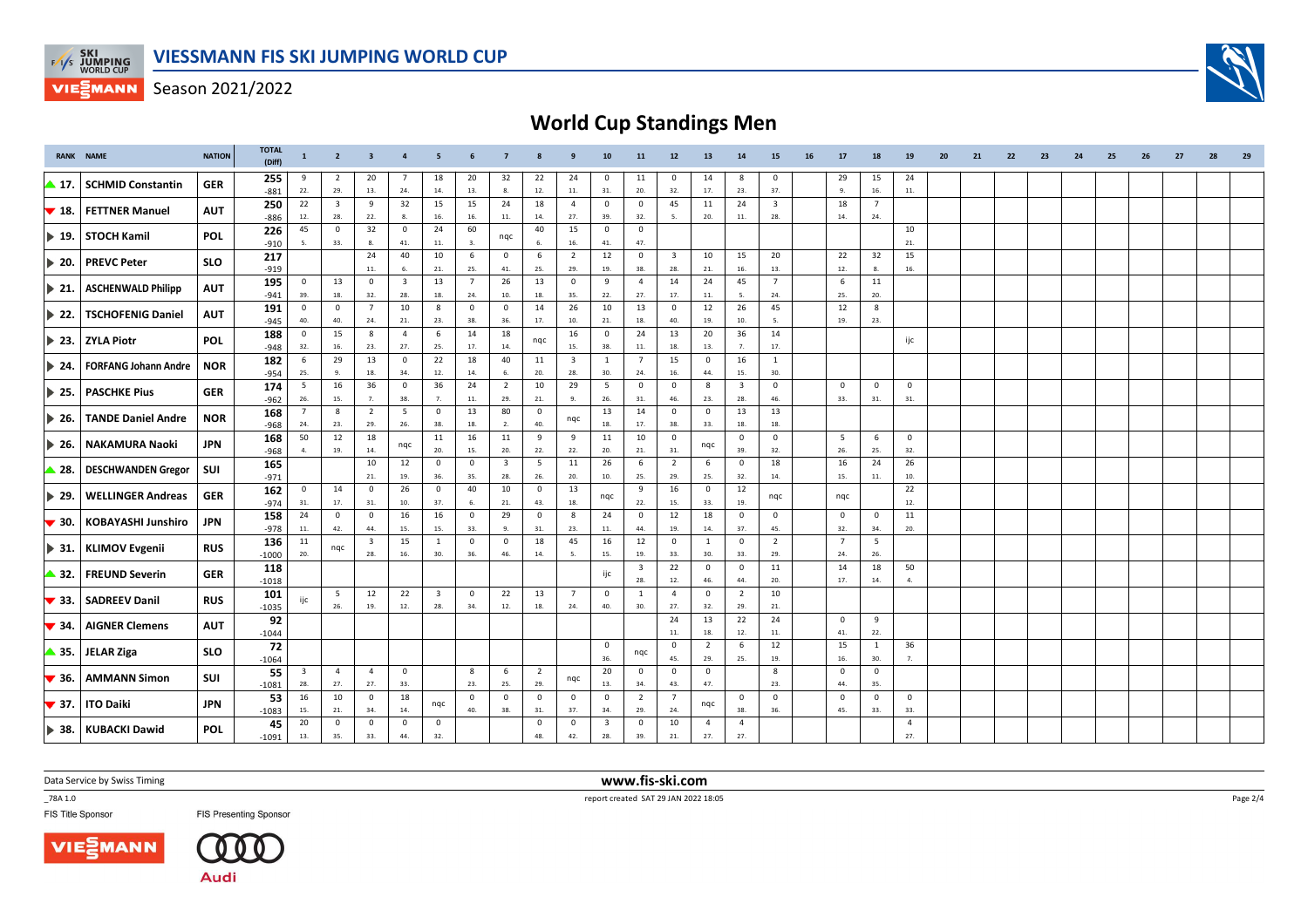

## **World Cup Standings Men**

|                           | <b>RANK NAME</b>             | <b>NATION</b> | <b>TOTAL</b><br>(Diff)    | $\mathbf{1}$          | $\overline{2}$      | $\overline{\mathbf{3}}$ | $\overline{a}$      | 5                     |                                | $\overline{7}$        |                                | 9                     | 10                    | 11                  | 12                  | 13                             | 14                             | 15                 | 16 | 17                             | 18                         | 19                    | 20 | 21 | 22 | 23 | 24 | 25 | 26 | 27 | 28 | 29 |
|---------------------------|------------------------------|---------------|---------------------------|-----------------------|---------------------|-------------------------|---------------------|-----------------------|--------------------------------|-----------------------|--------------------------------|-----------------------|-----------------------|---------------------|---------------------|--------------------------------|--------------------------------|--------------------|----|--------------------------------|----------------------------|-----------------------|----|----|----|----|----|----|----|----|----|----|
| $\blacktriangledown$ 39.  | <b>LISSO Justin</b>          | <b>GER</b>    | 44<br>$-1092$             |                       |                     |                         |                     |                       |                                |                       |                                |                       |                       | $^{\circ}$<br>43.   |                     |                                |                                |                    |    | 24<br>11.                      | 20<br>13.                  |                       |    |    |    |    |    |    |    |    |    |    |
| $\blacktriangledown$ 40.  | <b>HAYBOECK Michael</b>      | <b>AUT</b>    | 38<br>$-1098$             |                       |                     |                         |                     |                       |                                |                       |                                |                       |                       |                     | 29<br>-9.           | 9<br>22.                       |                                | $\mathbf 0$<br>35. |    |                                |                            |                       |    |    |    |    |    |    |    |    |    |    |
| $\blacktriangleright$ 41. | <b>ZOGRAFSKI Vladimir</b>    | <b>BUL</b>    | 35<br>$-1101$             | $\mathbf 0$<br>38.    | 6<br>25.            | $\mathbf 0$<br>45.      | $\mathbf 0$<br>40.  | nqc                   | $\overline{0}$<br>46.          | $\mathbf 0$<br>43.    | $\overline{\mathbf{0}}$<br>35. | nqc                   | $\mathbf 0$<br>49.    | $\mathbf 0$<br>33.  | $\mathbf 0$<br>36.  | 22<br>12.                      | $7\overline{ }$<br>24.         | $\mathbf 0$<br>44. |    |                                |                            |                       |    |    |    |    |    |    |    |    |    |    |
| $\blacktriangleright$ 42. | <b>VILLUMSTAD Fredrik</b>    | <b>NOR</b>    | 33<br>$-1103$             | $\mathbf 0$<br>43.    | 10<br>21.           | $\mathbf 0$<br>43.      | <sup>1</sup><br>30. | $\overline{4}$<br>27. | $\overline{\mathbf{3}}$<br>28. | $\mathbf 0$<br>44.    | ijc                            | $\mathbf 0$<br>32.    | $\mathbf 0$<br>37.    | 5<br>26.            | nqc                 | $\overline{\mathbf{0}}$<br>36. | 10<br>21.                      | $\mathbf 0$<br>39. |    |                                |                            |                       |    |    |    |    |    |    |    |    |    |    |
| $\blacktriangleright$ 43. | <b>SCHIFFNER Markus</b>      | <b>AUT</b>    | 31<br>$-1105$             | 10<br>21.             | $\mathbf 0$<br>31.  | $\mathbf{1}$<br>30.     | 20<br>13.           | $\overline{0}$<br>35. | $\overline{0}$<br>45.          | $\mathbf{0}$<br>32.   |                                |                       |                       |                     |                     |                                |                                |                    |    |                                |                            |                       |    |    |    |    |    |    |    |    |    |    |
| $\blacktriangleright$ 44. | <b>TROFIMOV Roman</b>        | <b>RUS</b>    | 29<br>$-1107$             | $\mathbf 0$<br>32.    | 11<br>20.           | $\mathsf 0$<br>35.      | 9<br>22.            | $\overline{2}$<br>29. | nqc                            |                       | $\mathbf 0$<br>38.             | $\overline{0}$<br>38. | $\overline{7}$<br>24. | $^{\circ}$<br>49.   | $\mathbf 0$<br>48.  | nqc                            | $\mathbf 0$<br>46.             | nqc                |    |                                |                            |                       |    |    |    |    |    |    |    |    |    |    |
| ▲ 45.                     | <b>SATO Keiichi</b>          | JPN           | 24<br>$-1112$             | $\overline{2}$<br>29. | $\mathbf{0}$<br>37. | $\mathbf 0$<br>41.      | $\mathbf 0$<br>31.  | 8<br>23.              | $\mathbf{0}$<br>48.            | $\mathbf{0}$<br>39.   | nqc                            | nqc                   | $\overline{0}$<br>46. | nqc                 | nqc                 | $\overline{\mathbf{0}}$<br>45. | 5<br>26.                       | nqc                |    | nqc                            | $\mathbf{0}$<br>41.        | 9<br>22.              |    |    |    |    |    |    |    |    |    |    |
| $\blacktriangledown$ 46.  | <b>PETER Dominik</b>         | SUI           | 23<br>$-1113$             | $\overline{4}$<br>27. | $\mathbf{0}$<br>32. | $5\overline{5}$<br>26.  | $\mathbf 0$<br>32.  | nqc                   | $\overline{0}$<br>43.          | 13<br>18.             | 1<br>30.                       | $\overline{0}$<br>43. |                       |                     |                     |                                |                                |                    |    | $\mathbf 0$<br>35.             | nqc                        |                       |    |    |    |    |    |    |    |    |    |    |
| $\blacktriangledown$ 46.  | <b>KYTOSAHO Niko</b>         | <b>FIN</b>    | 23<br>$-1113$             | 13<br>18.             | $^{\circ}$<br>39.   | $^{\circ}$<br>36.       | $\mathbf 0$<br>35.  | $\overline{0}$<br>44. | $\overline{4}$<br>27.          | $\mathbf{0}$<br>47.   | $\mathbf{0}$<br>39.            | 5<br>26.              | $\mathbf 0$<br>43.    | $\mathbf{0}$<br>42. | $\mathbf 0$<br>34.  | $\overline{0}$<br>38.          | $\overline{0}$<br>35.          |                    |    | 1<br>30.                       | $\mathbf{0}$<br>41.        |                       |    |    |    |    |    |    |    |    |    |    |
| $\blacktriangledown$ 48.  | <b>WASEK Pawel</b>           | <b>POL</b>    | 22<br>$-1114$             |                       |                     |                         |                     | $\overline{0}$<br>40. | <sup>1</sup><br>30.            | ijc                   | $\overline{0}$<br>45.          | 12<br>19.             | $\overline{0}$<br>33. | $\mathbf 0$<br>35.  | $\mathbf{0}$<br>39. | nqc                            | ijc                            | 9<br>22.           |    |                                |                            | $\mathbf{0}$<br>38.   |    |    |    |    |    |    |    |    |    |    |
| $\blacktriangledown$ 49.  | <b>FREITAG Richard</b>       | <b>GER</b>    | 20<br>$-1116$             |                       |                     |                         |                     |                       |                                |                       |                                |                       |                       |                     |                     |                                |                                |                    |    | 10<br>21.                      | 10<br>21.                  |                       |    |    |    |    |    |    |    |    |    |    |
| $\blacktriangledown$ 50.  | <b>WOLNY Jakub</b>           | <b>POL</b>    | 19                        | $\mathbf 0$<br>45.    | $\mathbf 0$<br>44.  | $\mathbf 0$<br>47.      | 8<br>23.            | $\mathbf{0}$<br>45.   |                                |                       | $\overline{\mathbf{0}}$<br>44. | nqc                   | $\mathbf 0$<br>32.    | 8<br>23.            | 1<br>30.            | nqc                            | $\overline{0}$<br>48.          | $\mathbf 0$<br>38. |    | $\overline{2}$<br>29.          | $\mathbf 0$<br>45.         |                       |    |    |    |    |    |    |    |    |    |    |
| $\blacktriangle$ 51.      | <b>PEDERSEN Robin</b>        | <b>NOR</b>    | $-1117$<br>16<br>$-1120$  |                       |                     |                         |                     |                       |                                |                       |                                |                       |                       |                     |                     |                                |                                | $\mathbf 0$<br>32. |    | $\overline{\mathbf{3}}$<br>28. | 0<br>48.                   | 13<br>18.             |    |    |    |    |    |    |    |    |    |    |
| $\blacktriangledown$ 51.  | <b>RAIMUND Philipp</b>       | <b>GER</b>    | 16<br>$-1120$             |                       |                     |                         |                     |                       |                                |                       |                                |                       |                       | nqc                 |                     |                                |                                |                    |    | $\overline{4}$<br>27.          | 12<br>19.                  |                       |    |    |    |    |    |    |    |    |    |    |
| ▲ 53.                     | <b>MUELLER Markus</b>        | <b>AUT</b>    | 14<br>$-1122$             |                       |                     |                         |                     |                       |                                |                       |                                |                       |                       |                     |                     |                                |                                |                    |    |                                |                            | 14<br>17.             |    |    |    |    |    |    |    |    |    |    |
| $\blacktriangledown$ 54.  | <b>AIGRO Artti</b>           | <b>EST</b>    | 13<br>$-1123$             | $\mathbf 0$<br>37.    | $\mathbf 0$<br>46.  | nqc                     | 13<br>18.           | $\overline{0}$<br>34. | $\overline{0}$<br>47.          | $\mathbf 0$<br>37.    | nqc                            | nqc                   | $\mathbf 0$<br>42.    | $\mathbf 0$<br>50.  | $\mathbf 0$<br>44.  | $\overline{\mathbf{0}}$<br>41. | $\overline{0}$<br>43.          |                    |    | $\mathbf{0}$<br>34.            | 0<br>39.                   |                       |    |    |    |    |    |    |    |    |    |    |
| $\blacktriangledown$ 54.  | <b>BOYD-CLOWES Mackenzie</b> | CAN           | 13<br>$-1123$             | 1<br>30.              | $\mathbf 0$<br>36.  | nqc                     | $\mathbf 0$<br>37.  | nqc                   | $\mathbf 0$<br>32.             | $\mathbf 0$<br>33.    | $\overline{\mathbf{0}}$<br>41. | $\mathbf{0}$<br>33.   | 6<br>25.              | $\mathbf 0$<br>45.  | nqc                 | ijc                            | $\overline{0}$<br>31.          | 5<br>26.           |    | $\mathbf 0$<br>39.             | $\mathbf 0$<br>32.         | 1<br>30.              |    |    |    |    |    |    |    |    |    |    |
| $\blacktriangledown$ 56.  | <b>WOHLGENANNT Ulrich</b>    | <b>AUT</b>    | 9<br>$-1127$              |                       |                     |                         |                     |                       |                                |                       | $\mathbf 0$<br>33.             | 0<br>31.              | $\overline{0}$<br>35. | $\mathbf 0$<br>41.  | 9<br>22.            | $\overline{0}$<br>31.          |                                |                    |    |                                |                            |                       |    |    |    |    |    |    |    |    |    |    |
| $\blacktriangledown$ 57.  | <b>AALTO Antti</b>           | <b>FIN</b>    | 8<br>$-1128$              | nqc                   | nqc                 | nqc                     | $\mathbf 0$<br>47.  |                       |                                |                       |                                |                       | $\mathbf 0$<br>44.    | nqc                 | nqc                 | nqc                            |                                |                    |    | 8<br>23.                       | $\mathsf{O}\xspace$<br>47. |                       |    |    |    |    |    |    |    |    |    |    |
| ▲ 57.                     | <b>STEINER Maximilian</b>    | <b>AUT</b>    | 8<br>$-1128$              |                       |                     |                         |                     |                       |                                |                       |                                |                       |                       |                     | nqc                 | ngc                            |                                |                    |    |                                |                            | 8<br>23.              |    |    |    |    |    |    |    |    |    |    |
| $\blacktriangledown$ 59.  | <b>NAZAROV Mikhail</b>       | <b>RUS</b>    | $\overline{ }$<br>$-1129$ | $^{\circ}$<br>35.     | $\mathbf 0$<br>47.  | $\mathbf 0$<br>46.      | nqc                 | $\overline{0}$<br>39. | $\overline{0}$<br>31.          | $\overline{7}$<br>24. | $\mathbf 0$<br>34.             | nqc                   | nqc                   | nqc                 | nqc                 | nqc                            | $\overline{\mathbf{0}}$<br>45. | $\mathbf 0$<br>40. |    |                                |                            |                       |    |    |    |    |    |    |    |    |    |    |
|                           | 59. RUPITSCH Markus          | <b>AUT</b>    | $\overline{7}$<br>$-1129$ |                       |                     |                         |                     |                       |                                |                       |                                |                       |                       |                     |                     |                                |                                |                    |    |                                |                            | $\overline{7}$<br>24. |    |    |    |    |    |    |    |    |    |    |

Data Service by Swiss Timing

\_78A 1.0

FIS Title Sponsor





**FIS Presenting Sponsor** 

 **www.fis-ski.com**report created SAT 29 JAN 2022 18:05

Page 3/4